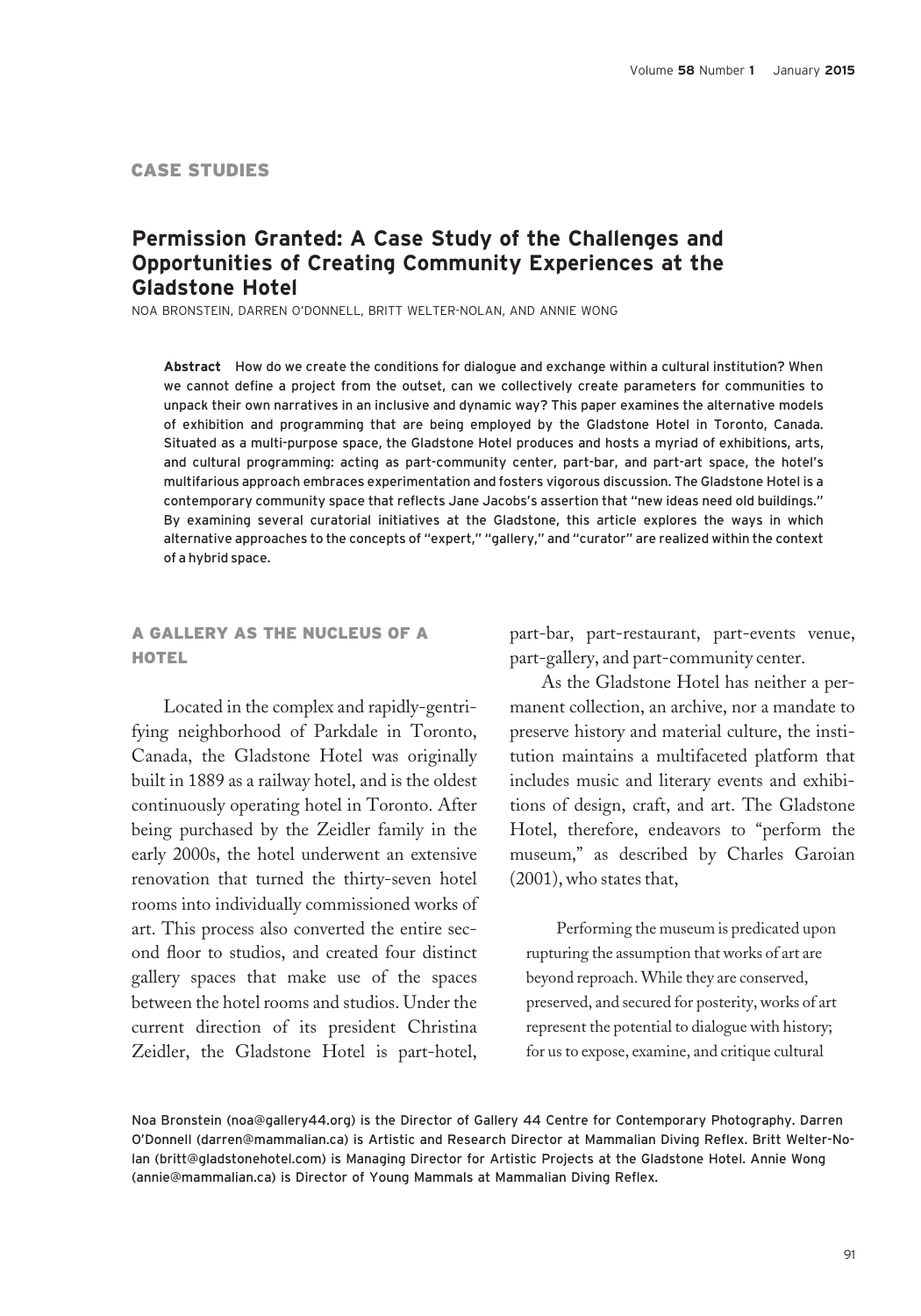codes. They also provide the possibility to imagine and create new cultural myths, new ways of exhibiting and interpreting works of art that take into consideration content introduced by museum viewers. (236)

## CONTEMPORARY, BUT NOT A WHITE CUBE

The Gladstone Hotel's exhibits are mounted in spaces that are visibly differentiated from the traditional "white-cube" gallery and embody Jane Jacobs's notion that "new ideas must use old buildings" (1961, 187–99). In other words, the Gladstone's original architectural details, such as its tin ceilings and rounded, ornate Richardsonian Romanesque doorways, are not silenced. This is significant because, as many scholars have noted, the white-cube approach to contemporary exhibition design, with its sterile and immaculate whiteness, offers "a timeless, neutral non-space whose function it is to serve as both a Platonic receptacle of the Ideal (a mediating chora), and a chorismos, a boundary that ensures the separateness of and limited circulation between the Ideal and the Real" (Margaroni 2005, 93). The Gladstone Hotel is neither a sterile, immaculate environment, nor a cathedral to material culture. The space is worn from its long history, which is made clear by its uneven floors and cracked walls and ceilings. Rather than appearing nondescript and implacable, the space retains exposed layers of structural alterations. For instance, modern doors have been inserted into Victorian era doorframes, which subtly disrupts the paradigm that a gallery space is a neutral and timeless one.

While it is arguable that the difference between the white-cube approach and Gladstone Hotel's galleries—and the implications of this difference—might not be immediately recognizable to visitors, what is likely more immediately apparent is that the hotel breaks down the structures of surveillance that are manifest in traditional museums. At the Gladstone, there are no ticket desks and, with the exception of its three annual exhibitions, no charge for admission. Moreover, there are neither glass cases, nor covers for plinths, nor roped-off spaces; there are no security cameras, and galleries are usually devoid of attendants and security guards (with the exception of the four annual largescale exhibitions). "Museum behavior" is still very much performed by visitors, but it is arguably less prescribed and regulated. As observed by the hotel's staff, visitors often sit on the gallery floor, use cell phones, take photographs, and bring food and drink into the gallery, all of which is proscribed in many art institutions. It is important to note that employing the surveillance-free gallery model is, of course, not without flaws; it has resulted in damaged and stolen artworks at the Gladstone. A further challenge is that without the constructs of surveillance it is difficult to collect feedback and data on audience engagement and to determine if the Gladstone's informal strategies for presenting art are effective.

Further, the lack of surveillance at the Gladstone reverses the archetypical relationship between public and private spaces that informs the program of the modernist museum. Within this paradigm, as Hyungsook Kim notes, spaces are systematically divided based on deeply situated, binary structures dating to the Enlightenment (Kim 2007, 137). Highly specialized spaces for knowledge production and consumption, such as galleries and classrooms, find their binary pairing in the cafe and gift shop, in which behavior is performed differently. At the Gladstone Hotel, this binary is fluid, as the delineation of spaces is less rigid and borders between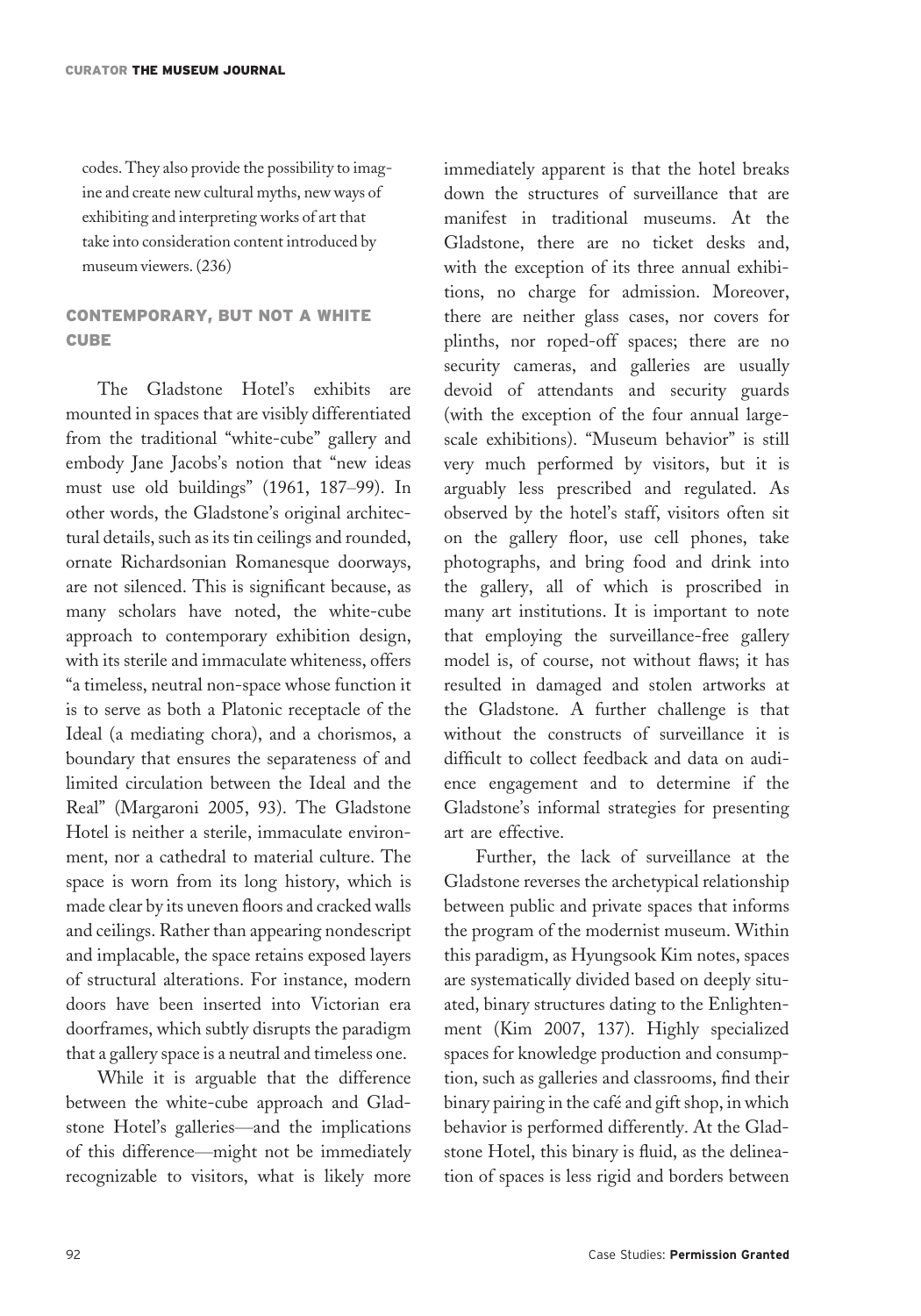spaces are not overtly defined. As previously mentioned, food and drink are permitted in the galleries and exhibition spaces regularly double as meeting rooms, workshop facilities, event spaces, and pop-up retail venues. It is also important to note that there is no separation between private and public activities. The installation of artworks, for instance, is not done behind closed doors, nor are installations draped off. In an attempt to foster a culture of transparency, the processes of the physical installation and accompanying decision-making processes are fully visible to gallery visitors. Again, the obscuring of spatial boundaries is not without shortcomings. The Hotel's staff are regularly called upon to manage a diversity of expectations with regard to use of space. For example, there are occasions when large sculptural installations need to be moved to accommodate a wedding ceremony in the gallery, or guests of the hotel have become irritated when access to their hotel room is blocked by a performance artist making use of hallways and doorways. The delicate maneuvering between an artist's expectations of exhibiting in a professional gallery setting and customer's expectations of access can tax staff time and hotel resources.

#### A NEGOTIATED SPACE

The seventy exhibitions that the Gladstone hosts every year, which feature works by established and emerging artists, offer a playful means to engage with contemporary art. The site is, in many ways, a space of negotiation between accepted institutional norms and rejections of heteronormativity, as with programs such as Docents Gone Wild (Figure 1). This programming series invites performance artists and drag queens to provide tours of the space that combine facts about the hotel and exhibits with fictitious information or personal interpretations. While the program functions in a similar way that docent-led tours do at other arts institutions, this program also encourages the guides to offer their own humorous readings of the history of the hotel, and to include autobiographical anecdotes. For example, for her 2012 tour, drag queen Miss Fluffy Souffle provided some information about the architectural elements of the space but also included an overview of her favorite Gladstone Hotel staff members and tips for curing hangovers. At one point in the tour she stopped by a blank wall and proceeded with a tongue-in-cheek monologue, describing it as an example of some of the aesthetic sensibilities being explored by contemporary artists in Toronto.

Moreover, there are even instances wherein legalities are negotiated, as with the case of the three live chickens that took-up residence at the Gladstone during the exhibition Grow Op (April 2013). While urban chicken coops are illegal in Toronto, curator Victoria Taylor and designers Karen May and Justin Miron concluded that constructing a small, wired chicken habitat on the Gladstone Hotel's lower green roof provided an important opportunity to discuss issues around urban farming and food security. The Gladstone agreed.

The Gladstone Hotel's most successful exhibition program, Come Up To My Room (CUTMR), offers a case-study for how institutional norms are negotiated within this hybrid space. Now in its eleventh year, this annual alternative-design event brings together makers from all disciplines to create experiential, sitespecific, immersive, and participatory installations (Figure 2). Similar to the Gladstone Hotel exhibition model, but on a grand scale, CUTMR avoids dividing works into the discrete disciplinary silos of design, art, and craft. Nor does the exhibition distinguish between expert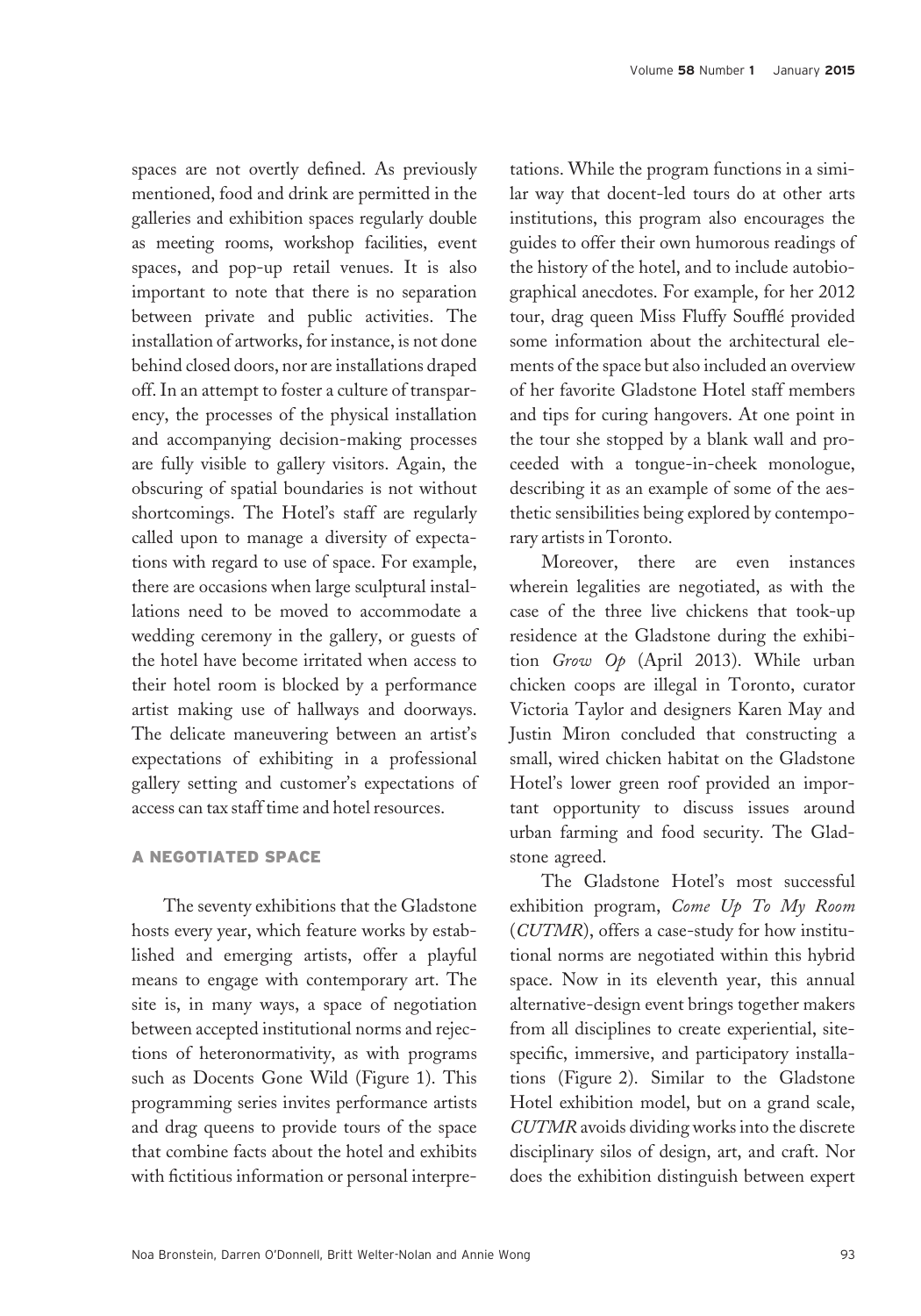

Figure 1. Docent Miss Fluffy Soufflé provides a tour of the Gladstone Hotel, combining personal anecdotes and historical facts. Photo by Tamir Kojfman, courtesy of the Gladstone Hotel, 2012.

and informal knowledge, which is expressed by the CUTMR program offering invitations to designers to experiment with contemporary art practices. In other words, artists are not asked to produce artworks and designers are not asked to produce utilitarian objects. Makers from any discipline and in any stage of their careers are encouraged to explore new forms of making, even those that might fall outside of their

during the exhibition. Further, as several of the makers are producing outside of their knowledge set, another issue that occasionally arises is that projects are not fully completed in time for the opening of the exhibition. While this can prove frustrating for audiences, makers, and curators, this allowance for "failure" is accommodated by having the makers on-site throughout the course of the exhibition. Rather than the

SHE STOPPED BY A BLANK WALL AND PROCEEDED WITH A TONGUE-IN-CHEEK MONOLOGUE, DESCRIBING IT AS AN EXAMPLE OF SOME OF THE AESTHETIC SENSIBILITIES BEING EXPLORED BY CONTEMPORARY ARTISTS IN TORONTO

educational backgrounds, training, and typical practices. The invitation to experiment often results in so-called "failures," such as mechanical and electrical equipment that does not function, omnipresent voice of the curator distilling meaning for the audience and relying on didactic panels and labels to instruct—or in this case having

to display "out of order" signage—the makers directly interact with the public and offer explanations of their installations. Finally, a significant programmatic element of CUTMR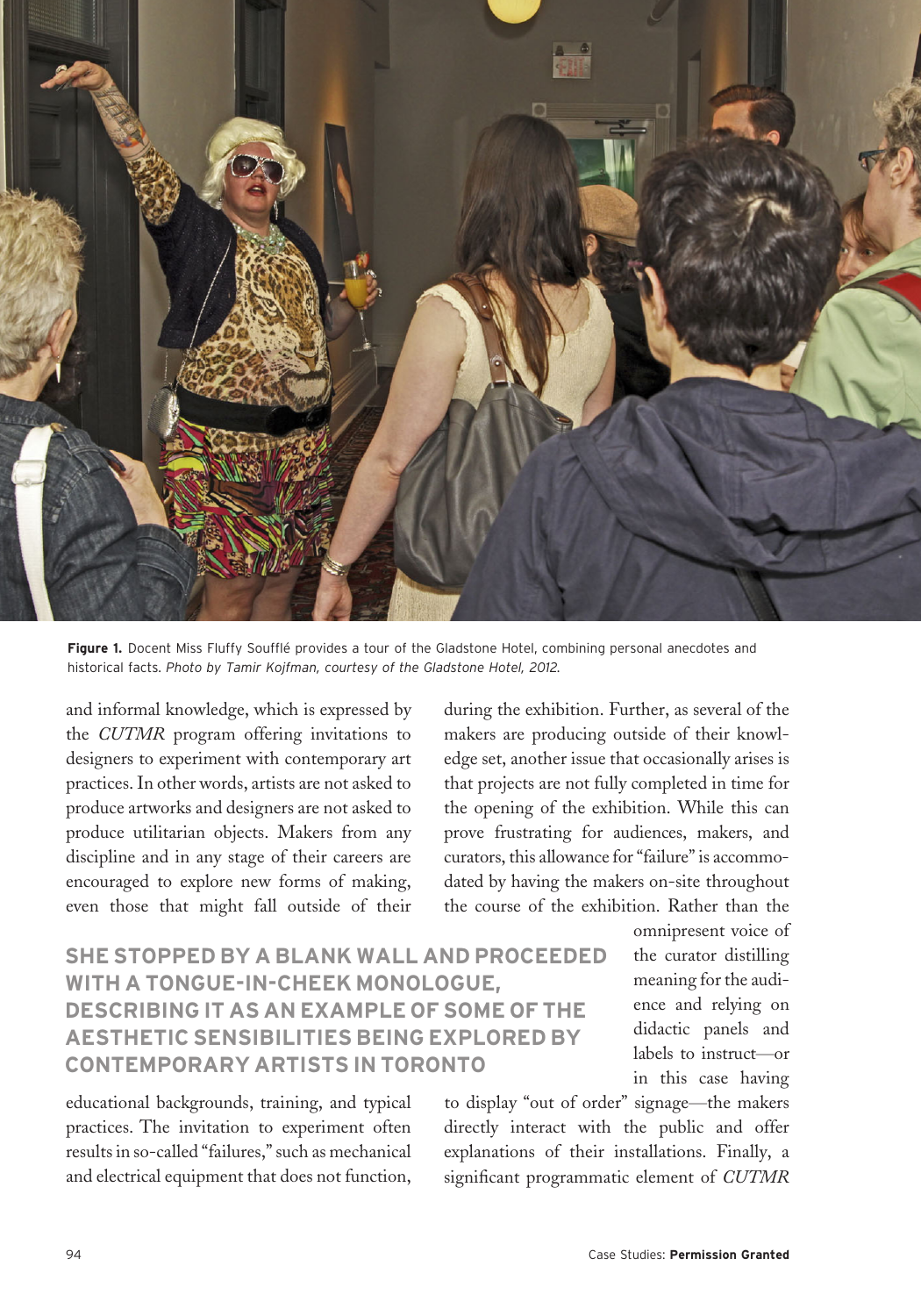is that most participants are invited to exhibit based on a portfolio and not on a project proposal, and the curators are removed from the process of developing the installations. When the exhibition opens to the public, in many instances the installations are similarly revealed to the curators. This reverses the conventional curator/artist relationship. By loosening curatorial control, curators must trust that the partici-

## A HELPFUL ANALOGY WHEN DISCUSSING THE GLADSTONE HOTEL'S PROGRAMMING APPROACH IS THAT OF A TEACHING HOSPITAL

pants will produce installations that are in keeping with the mandate of the exhibition. Similarly, the participants expect that the curators will facilitate a context for dialogue and dynamic engagement with visitors.

A helpful analogy when discussing the Gladstone Hotel's programming approach is that of a teaching hospital, whereby growth and learning are encouraged as part of the model. An example can be seen with the exhibit Grow Op, which launched in April 2013 (Cover illustration). Grow Op brings together emerging and established artists, designers, landscape architects, and urban designers to consider discourses around place-making, public art, civic engagement, and the natural environment—both manicured and unkempt. One of the interesting developments with the inaugural Grow Op exhibition is that some of the participants produced projects that included plant material, although these artists were not experienced working with living matter. This proved problematic when certain plants which were not well-adapted to growing in the interior environment of the Gladstone Hotel started to wilt during the exhibition. Over the course of the public exhibition, a dialogue developed between the artists and

experienced landscape architects as to how to resolve these issues. This conversation became a performance of sorts, played out publicly as a tutorial and an evolving artwork as plants were replaced. As this discussion occurred during gallery hours, the public was invited into the discussion, and several visitors offered their own advice and insights. As exemplified by  $Grow$   $Op$ , there is an effort to emphasize reciprocity of

> teaching and learning between the public, makers, curators, and the institution. In some ways, therefore, there is an organizational attempt to envision visitors as partners instead of as patrons. This fosters a focus on

context rather than only on content (Kopke 2011, 102).

## ENCOUNTERING COMMUNITY AND PARTNERING WITH YOUNG MAMMALS

Performance company Mammalian Diving Reflex has been collaborating with the Gladstone Hotel since 2007. The company's objective has been to involve the hotel in a long-term relationship with youth in the neighborhood as a deliberate corrective to criticisms leveled at the role of culture in the phenomenon of gentrification. The Gladstone Hotel can be understood as a somewhat self-contradictory example of third-wave gentrification—which sees civic leaders intentionally deploying culture to revitalize neighborhoods suffering from divestment after deindustrialization. This approach has its most prominent booster in urban studies theorist Richard Florida. Florida's key recommendation in his Rise of the Creative Class (2003) is that in order to be economically competitive, cities need to trigger innovation not by attracting large institutions, which he considers an antiquated strategy, but by attracting creative individuals.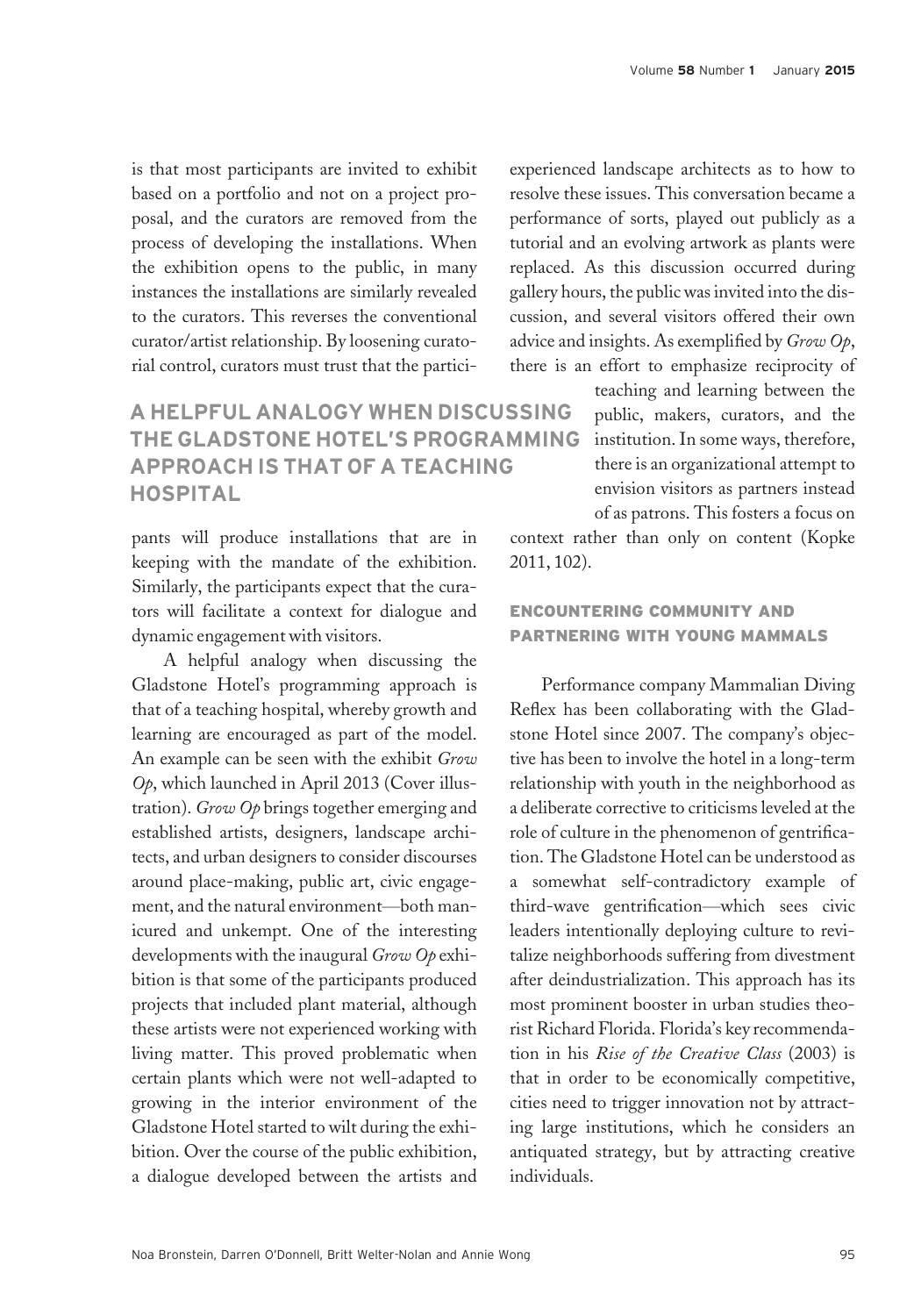A first wave of critical responses to Florida highlighted the vagueness of his concepts (Markusen 2006), and the tendency for the related policies to privilege consumption and development imperatives over social-welfare (Peck 2005). The Gladstone Hotel's management, since its purchase by the Zeidlers in 2002, has demonstrated critical self-reflexivity with respect to the organization's role in the gentrification of the neighborhood. The Gladstone Hotel has reached something of a detente with Florida's ideas, acknowledging the importance of culture to the economy and the necessity of shifting the strategy from promoting consumption to production. This is exemplified by the hotel's curatorial department focusing less on the hotel as tourist, food, and entertainment destination (consumption)—and more on the hotel as part of an assemblage of a community of cultural producers (production). It is within this production-oriented strategy that Mammalian is trying to push the Gladstone further, suggesting that this community of cultural producers can and should also include the multitude of children and youth who call the neighborhood home. Many of these youth are—if not refugees themselves—the children of refugees, including those from the Hungarian Roma, Tibetan, Sri Lankan, and Vietnamese communities. More recently, Mammalian's efforts have extended to include youth living in Toronto's inner ring of suburbs—predominantly of the African Diasporas—who have been identified as particularly disadvantaged both economically and also with respect to their connectivity with the more economically vibrant downtown, with its higher concentration of cultural institutions.

University of Toronto Professor of Social Work David Hulchanski and his research team at St. Christopher House point to a particularly dire future. Their research indicates that growing income disparity in Toronto will



Figure 2. A Zero (a collaboration between ALSO Collective and Mason Studio). "Fall of the Walled Garden." Come Up To My Room, 2014. Photo courtesy of the Gladstone Hotel.

almost surely reduce the number of middlerange-income earners by 2025, which will result in a very divided city (Hulchanski 2010). Highincome earners will be clustered around the subway, Humber Valley, and the Beaches, while the rest of the city will be inhabited by the very poor (Hulchanski 2010). This is the context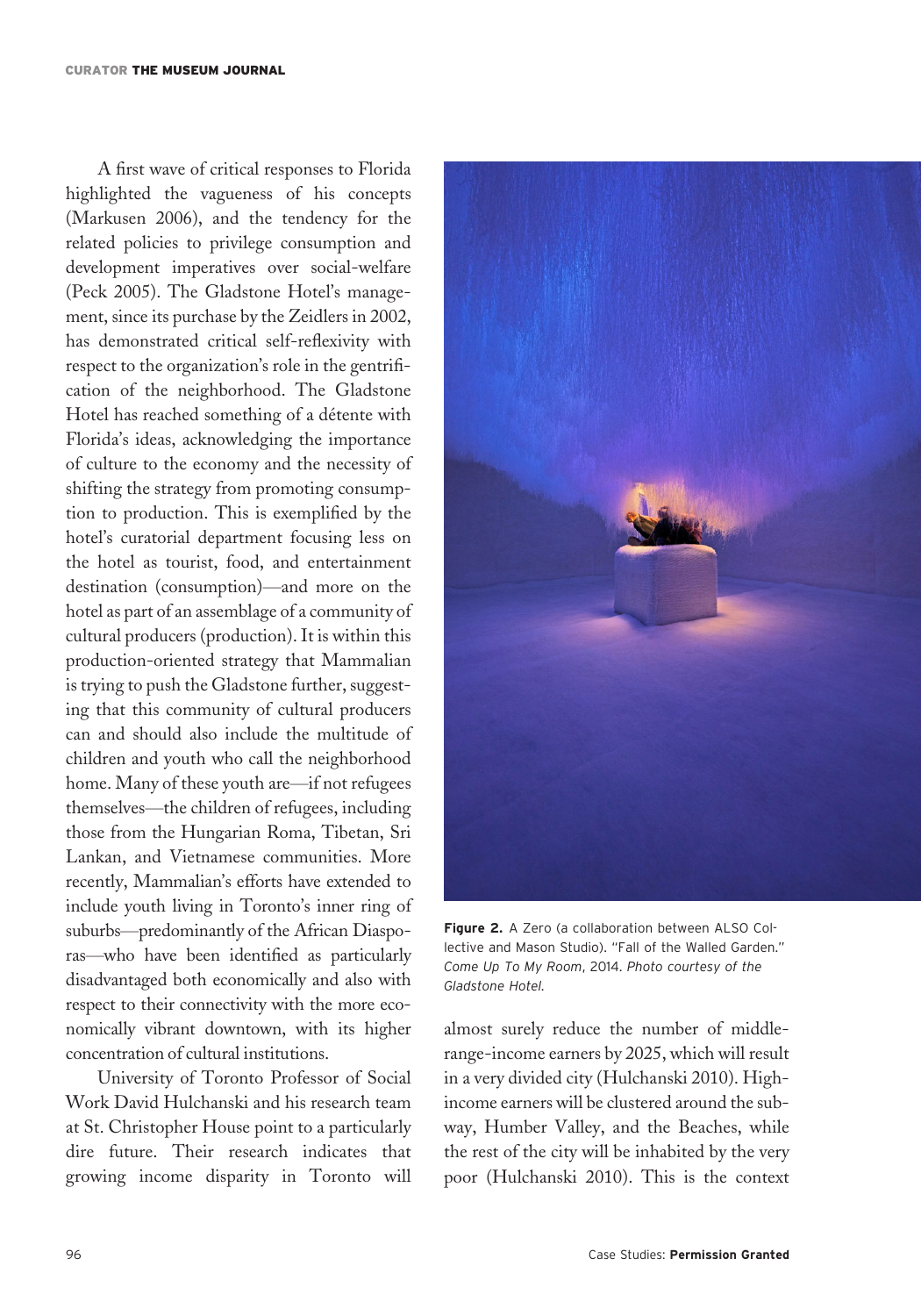within which Mammalian, as former companyin-residence at Parkdale Public School, initiated over fourteen projects between 2005 and 2008, all in collaboration with the children of the school. Mammalian fostered creative collisions among the children, artists, businesses, and cultural institutions in the neighborhood. The Gladstone Hotel played a significant and high-profile role in this strategy, and shared the social and cultural capital that the hotel both represents and possesses.

In 2010 the then-fourteen-year-old Sanjay Ratnan, looking for an artistic activity to do, contacted Mammalian. Together with Sanjay, the company assembled a group of young people with whom Mammalian had worked previously. Together, they formed "The Torontonians," a youth-led collective. Mammalian began to make serious and long-term efforts to connect these youths to Toronto's cultural community, including, most visibly and significantly, the Gladstone Hotel, at which The Torontonians were then billed as Teenagers-in-Residence. Ultimately, the relationship with The Torontonians is a succession plan, whereby the youth inherit leadership roles within the company. The hope is that some of these young people who began with Mammalian when they were nine (in 2005) will, as they move through their twenties, assume artistic, administrative and production leadership roles, both within Mammalian and within the wider cultural community—including the Gladstone Hotel. The following informal principles guide Mam-

malian's work with The Torontonians and form a basic set of goals with respect to facilitating the relationship between the youth and the Gladstone Hotel:

1. Friendship: Youth are viewed first and foremost as friends to the Mammalian and Gladstone Hotel staff and are treated as

such, with the understanding that within the arts and cultural sectors, friendship is often the basis of collaborations.

- 2. Organically flowing from friendship is social capital, understood as the deliberate sharing of professional networks through friendships.
- 3. Collegiality: The youth are Mammalian's colleagues in a completely real sense, the collaborations having significant effects on the economic health of the company. As Mammalians themselves, the youth are therefore in a relationship of collegiality with the Gladstone Hotel.
- 4. Stealth pedagogy: This is the understanding that the collaborations are triggered not with an overt pedagogical goal to edify the youths, but rather with the more quiet and covert intention to edify Mammalian staff, the hotel staff and the city's cultural landscape.

This partnership between Mammalian, the Gladstone Hotel and The Torontonians has been an example of collegiality comprised of the collective energies of seemingly disparate entities: a boutique hotel, a performance company, and a motley crew of local youth. These forces joined to launch the "Teens Take Over" program at the Gladstone in the spring of 2013. Teens Take Over is a teens-in-residency program that sees the Torontonians take over the Mammalian's office in the Gladstone Hotel as their own creative space to collaborate on art projects under the umbrella of Gladstone Hotel programming (Figure 3). As artistic partners, the youth are paid honoraria, receive training, and are credited as co-authors for their work.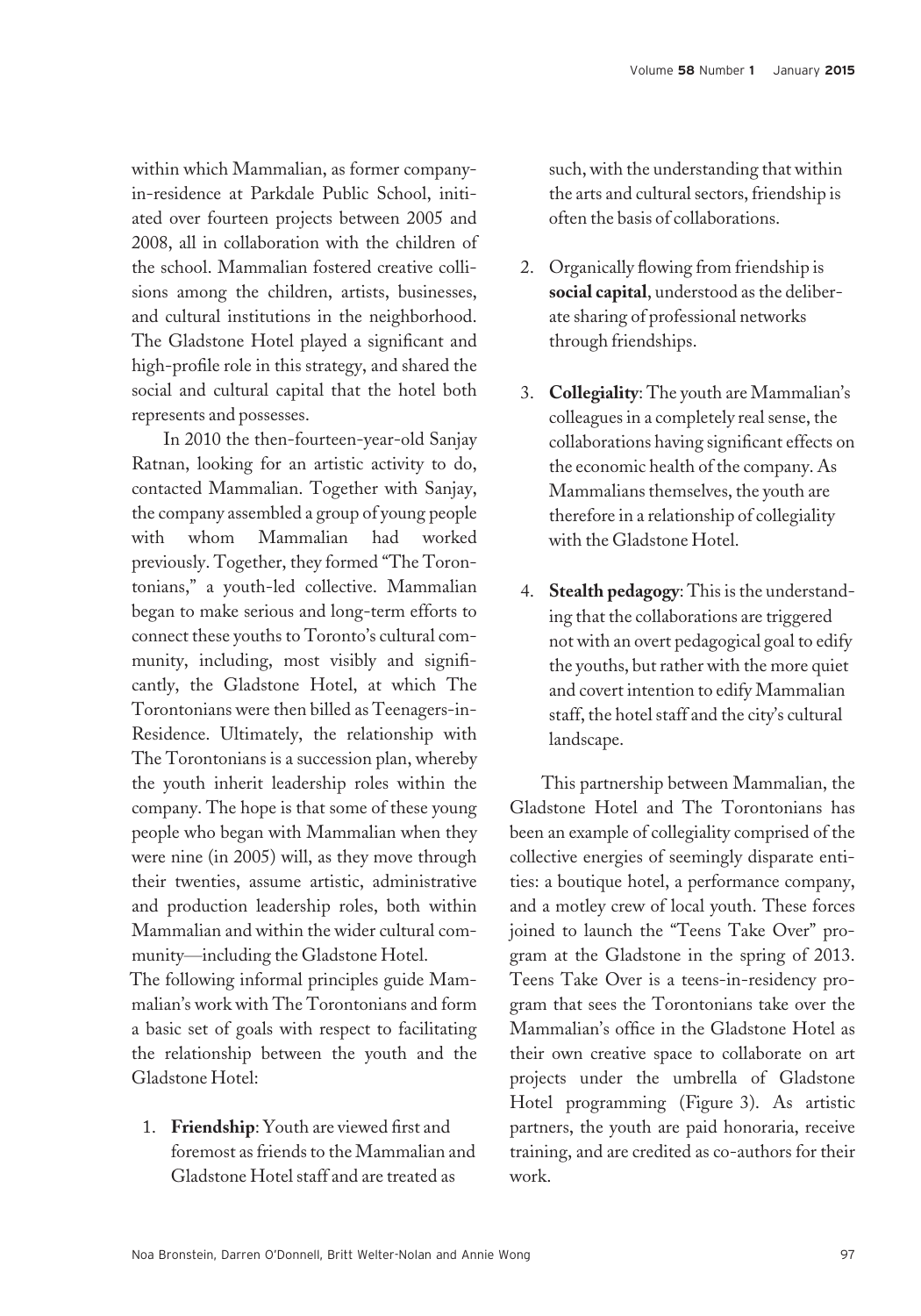As with any other form of partnership, it is not without certain challenges when it comes to sharing. What a residency implies is the use of space and resources, and thus the sharing of control of how a space is used to facilitate production and engagement. But as a commercial enterprise with fiscal responsibilities, the extent to which the Gladstone Hotel can accommodate the youth programming, however, is contingent on availability rather than priority. This means a paying client can, at any time, take over a space reservation made by a resident. This dilemma demonstrates a delicate balance between privileging an open cultural space and the reality of a sustainable business structure. Hence, the Gladstone Hotel not only takes a curatorial risk but also a monetary risk by sharing the space. Faced with an opportunity to invest in unconventional art practices that show signs of aesthetic innovation, yet little promise for fiscal return, decision-makers must weigh practical, ethical, and social concerns. The ways in which curatorial bodies find ways of navigating these issues to benefit different parties requires intense creativity in order to balance economical, cultural, and aesthetic values, a type of creativity the art world—for better or worse —gives little credit to.

In the case of Teens Take Over, a few questions remain at the foreground of the residency:

how does one create a teen residency program and integrate the presence of local youth within the Gladstone Hotel's arts community, without jeopardizing business oper-

ations? Furthermore, how can this be done so youth feel accepted rather than merely tolerated, and are accepted as local cultural producers in a neighborhood cultural space? In its half-year mark, Teens Take Over has been an ongoing experiment of negotiation on a case-



Figure 3. Playing with strangers at the Torontonian program Dare Night Lockdown, 2012. Photo by Michael Barker, courtesy of Mammalian Diving Reflex.

by-case basis. The past few months have shown interesting results, with some Torontonian activity finding a platform at the Gladstone, such as a "teen room" installation for *Come Up* to My Room (2013). Additionally, a twelve-hour tour-de-force overnight program, "Dare Night Lockdown," provided the teens with the opportunity to coordinate an event independently. For this program, the Torontonians oversaw all details including marketing, administration, and budgeting, as well as job-shadowing Gladstone Hotel staff in order to better understand

# THIS COMMUNITY OF CULTURAL PRODUCERS CAN AND SHOULD ALSO INCLUDE THE MULTITUDE OF CHILDREN AND YOUTH WHO CALL THE NEIGHBORHOOD HOME

best-practices for events planning. Additionally, the hotel's staff members, such as the front desk clerks, café servers, and baristas, have been trained to be welcoming rather than questioning of the local youth, who are sometimes present within the commercial spaces of the